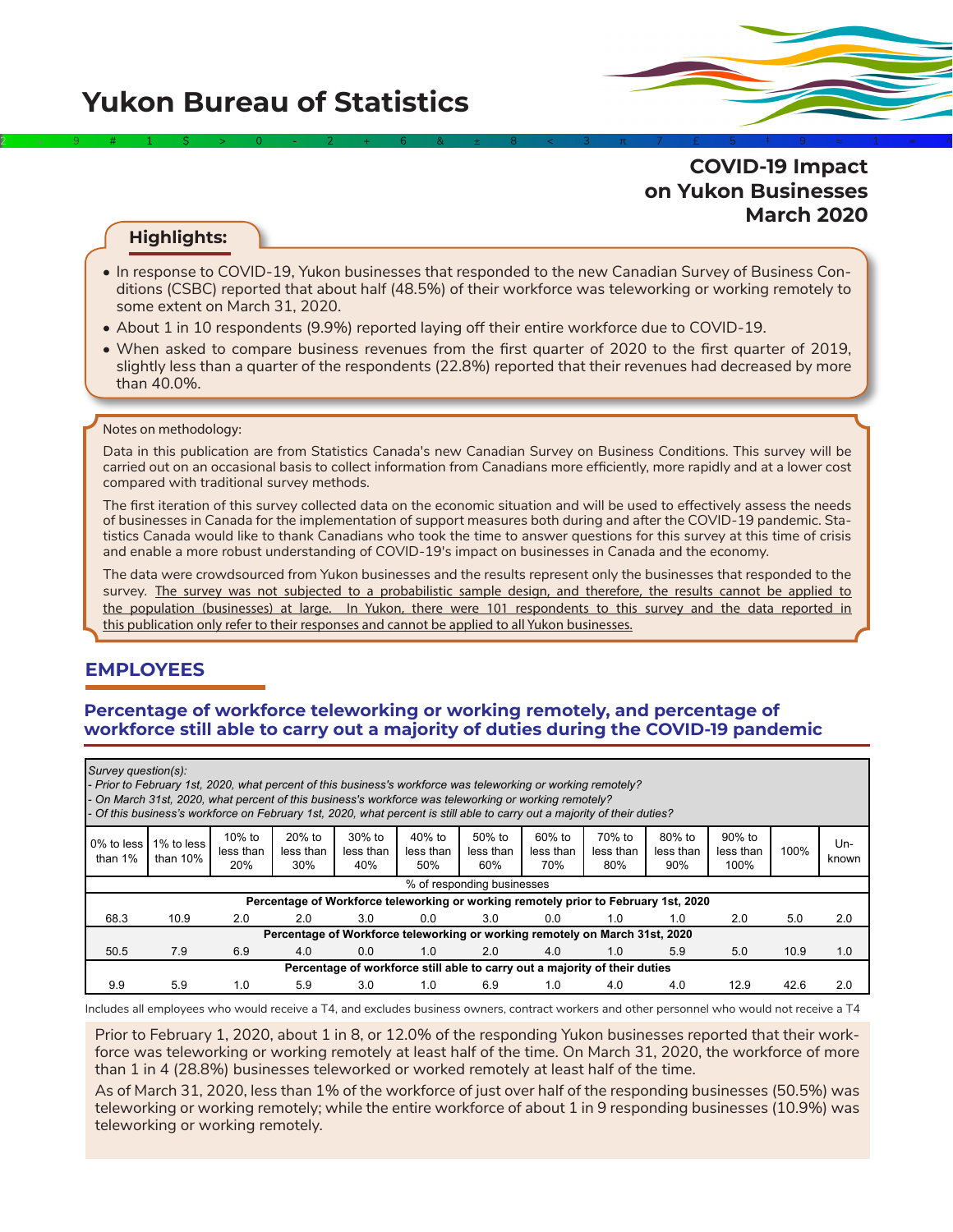# **EMPLOYEES, cont'd**

# **Percentage of workforce laid off because of COVID-19**

|                                                  | Survey question:<br>What percent of this business's workforce has been laid off due to COVID-19? |                               |                            |                               |                               |                               |                            |                            |                            |                             |      |
|--------------------------------------------------|--------------------------------------------------------------------------------------------------|-------------------------------|----------------------------|-------------------------------|-------------------------------|-------------------------------|----------------------------|----------------------------|----------------------------|-----------------------------|------|
| Percentage of workforce laid off due to COVID-19 |                                                                                                  |                               |                            |                               |                               |                               |                            |                            |                            |                             |      |
| 0% to less<br>than $1\%$                         | 1% to less I<br>than 10%                                                                         | $10\%$ to<br>less than<br>20% | 20% to<br>less than<br>30% | $30\%$ to<br>less than<br>40% | $40\%$ to<br>less than<br>50% | $50\%$ to<br>less than<br>60% | 60% to<br>less than<br>70% | 70% to<br>less than<br>80% | 80% to<br>less than<br>90% | 90% to<br>less than<br>100% | 100% |
|                                                  | % of responding businesses                                                                       |                               |                            |                               |                               |                               |                            |                            |                            |                             |      |
| 62.4                                             | 0.0                                                                                              | 4.0                           | 6.9                        | 2.0                           | 4.0                           | 4.0                           | 2.0                        | 4.0                        | 0.0                        | 1.0                         | 9.9  |

Businesses were asked what percent of their workforce had been laid off due to COVID-19. Almost 2 of 3 responding businesses (62.4%) reported no layoffs, or laying off less than 1% of their workforce. On the other hand, about 1 in 10 respondents (9.9%) reported laying off all of their workforce due to COVID-19.

#### **Staffing actions taken by businesses during the COVID-19 Pandemic**

| Survey question:<br>Which of the following actions has this business taken with regards to staffing due to<br>COVID-19? [Check all that apply] |                               |  |  |  |  |  |  |  |
|------------------------------------------------------------------------------------------------------------------------------------------------|-------------------------------|--|--|--|--|--|--|--|
| <b>Staffing actions taken</b>                                                                                                                  | % of responding<br>businesses |  |  |  |  |  |  |  |
| Reduced staff hours or shifts                                                                                                                  | 31.7                          |  |  |  |  |  |  |  |
| Increased staff hours or shifts                                                                                                                | 0.0                           |  |  |  |  |  |  |  |
| Reduced salaries or wages                                                                                                                      | 7.9                           |  |  |  |  |  |  |  |
| Froze salaries or wages                                                                                                                        | 6.9                           |  |  |  |  |  |  |  |
| Increased salaries or wages                                                                                                                    | 3.0                           |  |  |  |  |  |  |  |
| Froze bonus payments                                                                                                                           | 5.9                           |  |  |  |  |  |  |  |
| Delayed compensation                                                                                                                           | 2.0                           |  |  |  |  |  |  |  |
| Hired more staff                                                                                                                               | 0.0                           |  |  |  |  |  |  |  |
| Laid off staff                                                                                                                                 | 37.6                          |  |  |  |  |  |  |  |
| Implemented an Employment Insurance (EI) work-sharing program                                                                                  | 3.0                           |  |  |  |  |  |  |  |
| Introduced temporary cost-reduction measures e.g., mandatory<br>vacation                                                                       | 13.9                          |  |  |  |  |  |  |  |
| Altered or changed contributions to pension or benefit plans                                                                                   | 3.0                           |  |  |  |  |  |  |  |
| Other                                                                                                                                          | 5.0                           |  |  |  |  |  |  |  |
| No changes have been implemented with regards to staffing                                                                                      | 36.6                          |  |  |  |  |  |  |  |
| Unknown                                                                                                                                        | 0.0                           |  |  |  |  |  |  |  |

Businesses were asked what staffing actions their business had taken due to the COVID-19 situation. The top 3 responses were almost equal in proportion. The most common response was *laying off staff* (37.6% of responding businesses) followed closely by *no changes with regard to staffing* (36.6% of responding businesses). About one-third (31.7% of responding businesses) reported *reducing staff hours or shifts* to adapt to the COVID-19 situation.

\*Multiple responses could be given.

# **BUSINESS REVENUE**

#### **Business revenues in the first quarter of 2020, compared with the first quarter of 2019**

*Survey question:*

*Compared to the period of January 1 st , 2019 to March 31 st , 2019, to what extent has this business's revenue changed from the same period of January 1 st , 2020 to March 31 st , 2020?*

|                          | Revenue change                         |           |                                       |                                      |                                         |                                        |                                         |                             |                                                                   |  |
|--------------------------|----------------------------------------|-----------|---------------------------------------|--------------------------------------|-----------------------------------------|----------------------------------------|-----------------------------------------|-----------------------------|-------------------------------------------------------------------|--|
| Increased<br>10% or more | Increased<br>1% to less<br>than $10\%$ | No change | Decreased<br>1% to less<br>than $10%$ | Decreased<br>10% to less<br>than 20% | Decreased<br>20% to less<br>than $30\%$ | Decreased<br>30% to less<br>than $40%$ | Decreased<br>40% to less<br>than $50\%$ | Decreased<br>50% or<br>more | Not applicable e.g., started<br>operating after March 31,<br>2019 |  |
|                          | % of responding businesses             |           |                                       |                                      |                                         |                                        |                                         |                             |                                                                   |  |
| 4.0                      | 5.0                                    | 23.8      | 5.9                                   | 15.8                                 | 9.9                                     | 6.9                                    | 3.0                                     | 19.8                        | 5.9                                                               |  |

When asked to compare business revenues from the first quarter of 2020 to the first quarter of 2019, slightly less than a quarter of responding businesses (22.8%) reported that their revenues had decreased by more than 40.0%. Conversely, 9.0% of respondents stated that business revenues had increased over this period.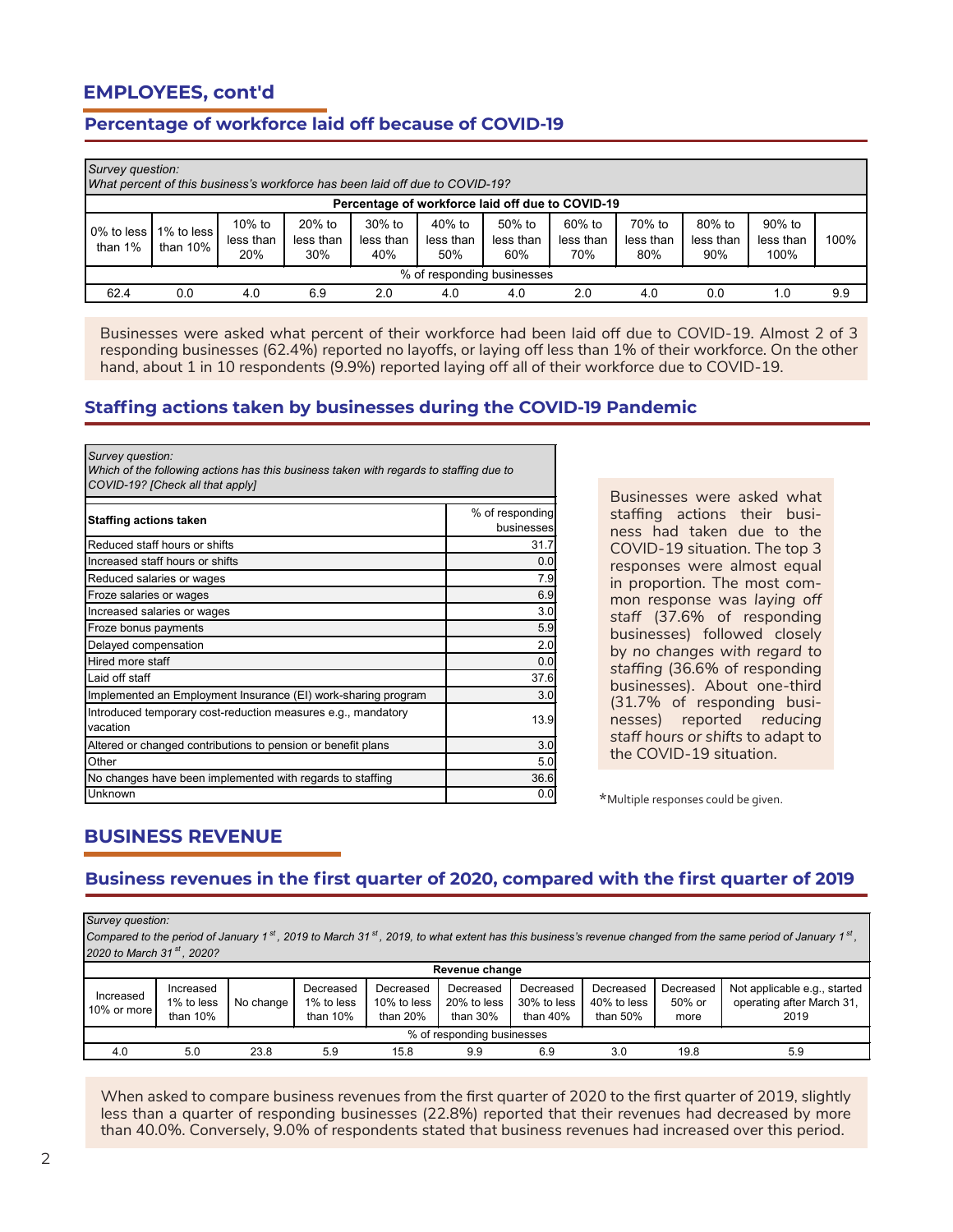# **BUSINESS REVENUE, cont'd**

#### **Length of time businesses expect to be able to continue to operate without a source of revenue as of February 1, 2020**

| Survey question:                                                       | On February 1st, 2020, if this business no longer had any source of revenue, how many days could it have continued to operate? |                       |                       |                       |                        |                       |         |  |  |  |
|------------------------------------------------------------------------|--------------------------------------------------------------------------------------------------------------------------------|-----------------------|-----------------------|-----------------------|------------------------|-----------------------|---------|--|--|--|
| Number of days able to continue to operate without a source of revenue |                                                                                                                                |                       |                       |                       |                        |                       |         |  |  |  |
| 0 days                                                                 | day to 15 days                                                                                                                 | 16 days to 30<br>days | 31 days to 60<br>days | 61 days to 90<br>days | 91 days to 180<br>days | More than 180<br>days | Unknown |  |  |  |
|                                                                        | % of responding businesses                                                                                                     |                       |                       |                       |                        |                       |         |  |  |  |
| 10.9                                                                   | 4.0                                                                                                                            | 16.8                  | 8.9                   | 7.9                   | 10.9                   | 20                    | 38.6    |  |  |  |

Almost one-third of the responding businesses (31.7%) stated that they would only be able to continue their operation for 30 days or less without any source of revenue. Only 2.0% of the respondents felt that they could continue to operate their business for more than 6 months without any source of revenue. It should be noted, respondents had difficulty answering this question with 38.6% reporting "*unknown"* number of days.

#### **Change in expenditures to various business areas**

| Survey question: For each of the following, indicate whether this                                |           |           | Change in expenditure      |         |
|--------------------------------------------------------------------------------------------------|-----------|-----------|----------------------------|---------|
| business has increased or decreased expenditures to address the<br>economic impacts of COVID-19? | Increased | No change | Decreased                  | Unknown |
|                                                                                                  |           |           | % of responding businesses |         |
| <b>Subcontracts</b>                                                                              | 4.0       | 54.5      | 31.7                       | 9.9     |
| Research and development fees                                                                    | 5.9       | 71.3      | 5.9                        | 16.8    |
| Office and computer related expenses<br>e.g., supplies, postage, computer upgrades               | 29.7      | 45.5      | 22.8                       | 2.0     |
| Repair and maintenance                                                                           | 15.8      | 61.4      | 20.8                       | 2.0     |
| Insurance                                                                                        | 5.9       | 86.1      | 5.0                        | 3.0     |
| Advertising, marketing, promotion, meals and entertainment                                       | 5.9       | 51.5      | 41.6                       | 1.0     |
| Travel                                                                                           | 4.0       | 29.7      | 62.4                       | 4.0     |
| Education and skills development                                                                 | 10.9      | 55.4      | 27.7                       | 5.9     |
| Corporate social responsibility and charity                                                      | 13.9      | 54.5      | 26.7                       | 5.0     |
| Sanitation and cleaning                                                                          | 63.4      | 28.7      | 5.0                        | 3.0     |

To address the economic impacts of COVID-19, responding businesses reported significant increases in expenditures in two specific areas. Almost two-thirds of the respondents (63.4%) reported increased expenditures in *sanitation and cleaning*; 29.7% reported increased expenditures in *office and computer related expenses*.

The business expenditure which most respondents reported not changing due to COVID-19, was *insurance* (86.1% of responding businesses), followed by *research and development fees* (71.3% of responding businesses).

Respondents reported to have decreased expenditures in *travel* (62.4% of responding businesses), and in *advertising, marketing, promotion, meals and entertainment* (41.6% of responding businesses).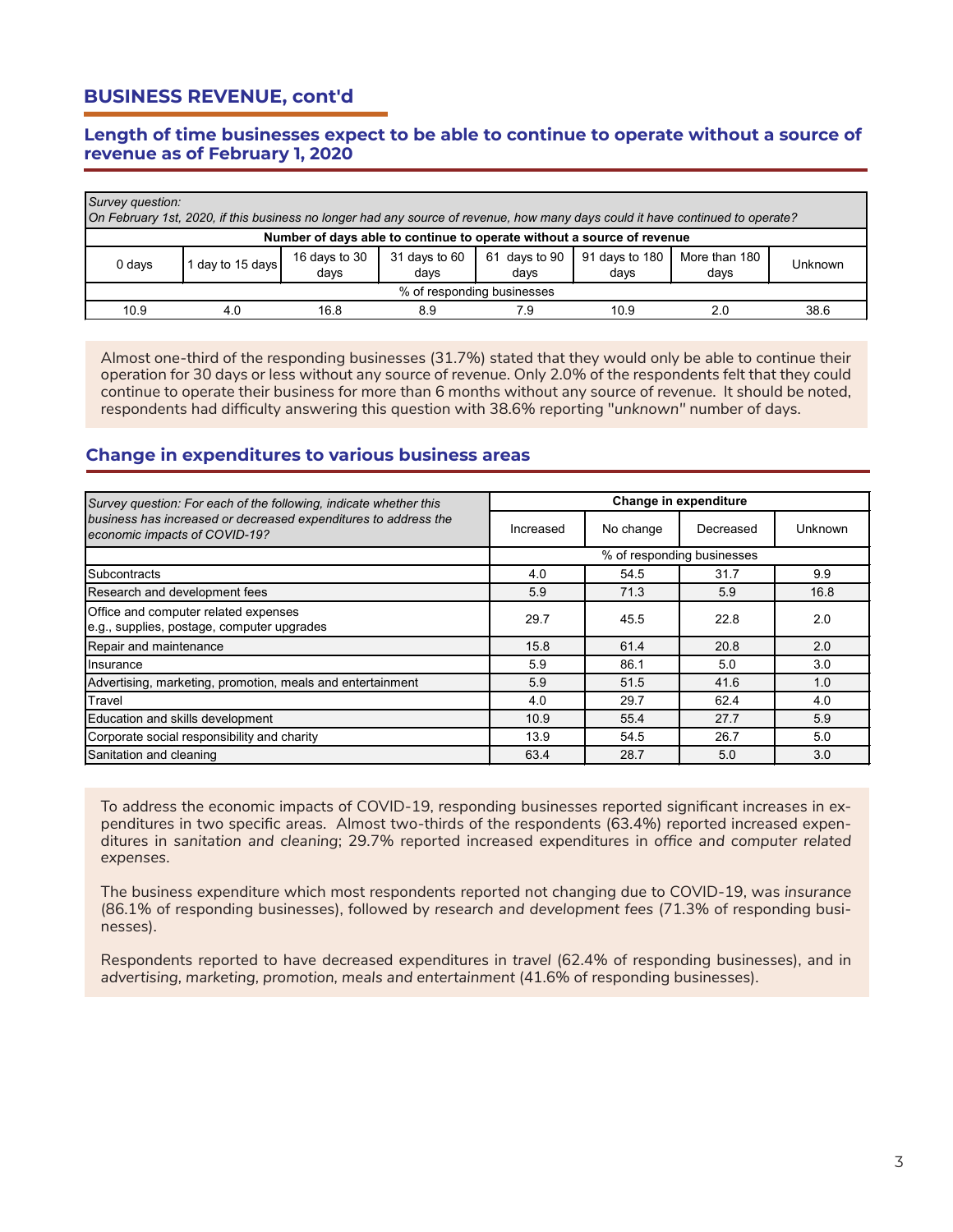# **BUSINESS REVENUE, cont'd**

#### **Outcome of credit requests made by businesses to financial institutions due to COVID-19**

| Survey question:<br>Has this business requested credit from financial institutions to cover operating costs due to revenue shortfalls caused by COVID-19? |                            |                 |         |  |  |  |  |  |
|-----------------------------------------------------------------------------------------------------------------------------------------------------------|----------------------------|-----------------|---------|--|--|--|--|--|
| Requested credit from financial institution                                                                                                               |                            |                 |         |  |  |  |  |  |
| --------------------                                                                                                                                      | Yes --------------------   | No              | Unknown |  |  |  |  |  |
| Request was fully or partially approved                                                                                                                   | Request was rejected       | No request made |         |  |  |  |  |  |
|                                                                                                                                                           | % of responding businesses |                 |         |  |  |  |  |  |
| 13.9                                                                                                                                                      | 30                         | 76.2            | 69      |  |  |  |  |  |

Three-quarters of the responding businesses (76.2%) reported they had not requested credit from a financial institution to cover operating costs due to revenue shortfalls caused by COVID-19. For those respondents who had requested credit, 13.9% had their request fully or partially approved while 3.0% had their request rejected.

# **GENERAL**

#### **Impacts experienced by businesses due to COVID-19**

| Survey question: To what extent has this business experienced the                                         |                            |      | <b>Extent experienced by business</b> |      |                |  |  |
|-----------------------------------------------------------------------------------------------------------|----------------------------|------|---------------------------------------|------|----------------|--|--|
| following impacts of COVID-19?                                                                            | Not at all                 | Low  | Medium                                | High | <b>Unknown</b> |  |  |
|                                                                                                           | % of responding businesses |      |                                       |      |                |  |  |
| Decrease in demand for products or services                                                               | 15.8                       | 9.9  | 18.8                                  | 55.4 | 0.0            |  |  |
| Disruptions experienced by suppliers                                                                      | 25.7                       | 19.8 | 26.7                                  | 23.8 | 4.0            |  |  |
| Unable to move or ship goods due to disrupted supply chains                                               | 45.5                       | 23.8 | 19.8                                  | 6.9  | 4.0            |  |  |
| Cancellation of services offered by business                                                              | 29.7                       | 16.8 | 9.9                                   | 41.6 | 2.0            |  |  |
| Cancellation of contracts                                                                                 | 35.6                       | 17.8 | 15.8                                  | 30.7 | 0.0            |  |  |
| Uncertain accounts payable                                                                                | 37.6                       | 18.8 | 19.8                                  | 23.8 | 0.0            |  |  |
| Inability to have staff physically on-site                                                                | 29.7                       | 13.9 | 18.8                                  | 37.6 | 0.0            |  |  |
| Staff absences due to self-quarantine                                                                     | 40.6                       | 29.7 | 12.9                                  | 15.8 | 1.0            |  |  |
| Staff absences to care for family members                                                                 | 49.5                       | 25.7 | 14.9                                  | 6.9  | 3.0            |  |  |
| Reduction in productivity due to remote work                                                              | 42.6                       | 20.8 | 16.8                                  | 16.8 | 3.0            |  |  |
| Important meetings, gatherings or events cancelled                                                        | 25.7                       | 14.9 | 16.8                                  | 42.6 | 0.0            |  |  |
| Travel for staff cancelled                                                                                | 34.7                       | 16.8 | 14.9                                  | 29.7 | 4.0            |  |  |
| Heightened public fear or caution causing customers to avoid business's<br>physical locations or services | 20.8                       | 21.8 | 13.9                                  | 42.6 | 1.0            |  |  |
| Other                                                                                                     | 58.4                       | 4.0  | 5.9                                   | 7.9  | 23.8           |  |  |

More than half of the responding businesses (55.4%) reported a high *decrease in demand for their products or services* due to COVID-19. Other high impact factors included *cancellation of important meetings, gatherings, or events* (42.6% of responding businesses); *heightened public fear or caution causing customers to avoid business's physical location or service* (42.6% of responding businesses); and *cancellation of services offered by business* (41.6% of responding businesses).

About half of the responding businesses (49.5%) reported no impact on their businesses due to *staff absences to care for family members*. Some other factors most respondents reported as having no impact at all included *inability to move or ship goods due to disrupted supply chains (45.5% of responding businesses); reduction in productivity due to remote work* (42.6% of responding businesses); and *staff absences due to self-quarantine* (40.6% of responding businesses).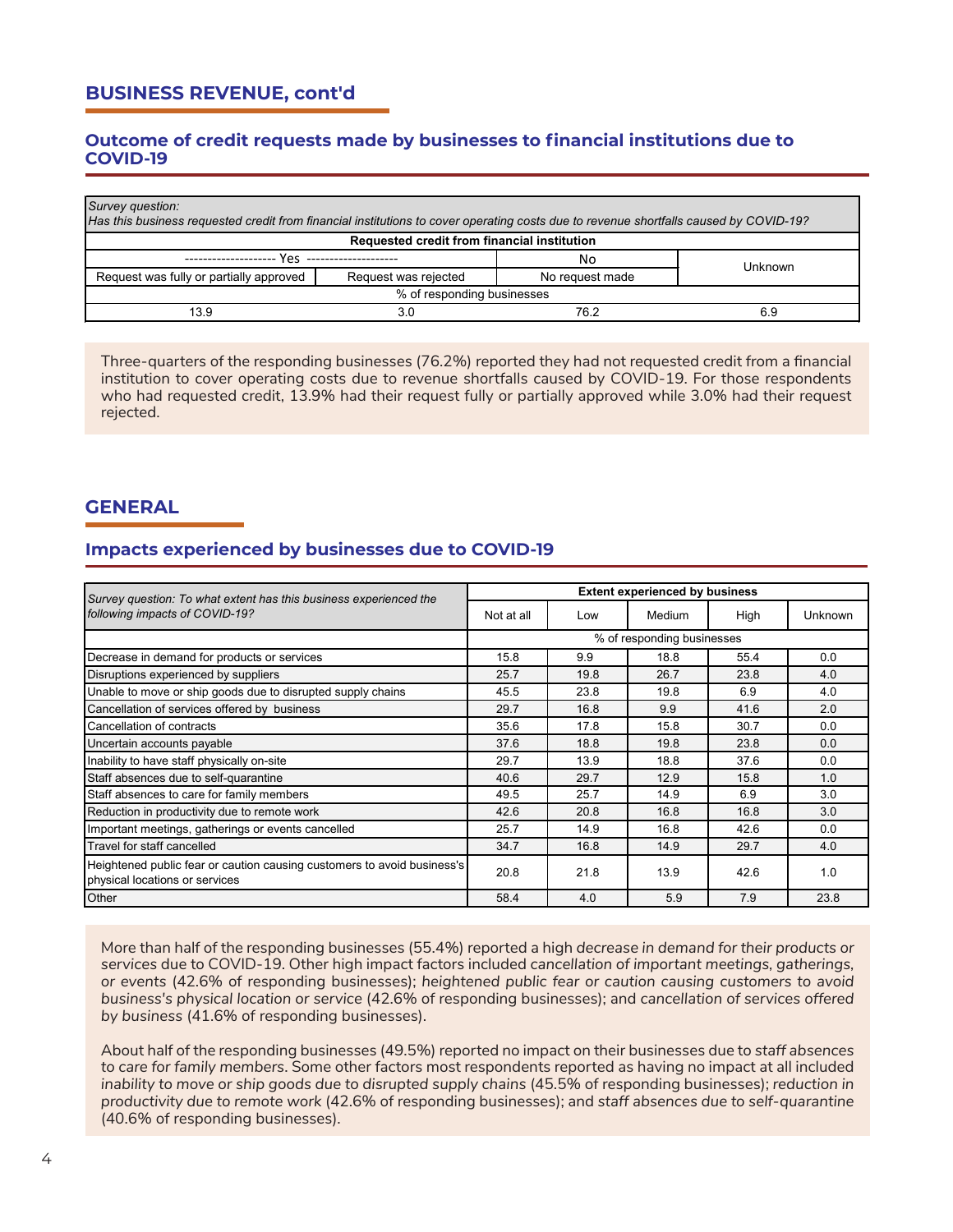# **Changes made by businesses during the COVID-19 pandemic**

*Survey question:*

*Which of the following changes has this business made to adapt to the current COVID-19 situation?*

| Changes made to adapt to COVID-19 situation                                       | % of responding<br>businesses |
|-----------------------------------------------------------------------------------|-------------------------------|
| Altered methods of production                                                     | 11.9                          |
| Altered products or services offered to customers                                 | 28.7                          |
| Discontinued a product or service                                                 | 31.7                          |
| Added new ways to interact with or sell to customers                              | 43.6                          |
| Increased use of virtual connections internally                                   | 27.7                          |
| Increased use of virtual connections externally or e-commerce                     | 33.7                          |
| Voluntarily closed temporarily                                                    | 23.8                          |
| Closed temporarily as mandated by government                                      | 18.8                          |
| Closed permanently                                                                | 2.0                           |
| Invested in equipment to produce new products or expand existing<br>product lines | 2.0                           |
| Postponed a merger or acquisition                                                 | 5.9                           |
| Temporarily halted exports                                                        | 3.0                           |
| Cancelled contracts                                                               | 13.9                          |
| Altered research and development                                                  | 6.9                           |
| Increased maintenance costs                                                       | 20.8                          |
| Decreased maintenance costs                                                       | 11.9                          |
| Other                                                                             | 4.0                           |
| None                                                                              | 12.9                          |
| Unknown                                                                           | 0.0                           |

Responding businesses reported a number of changes made to adapt to the COV-ID-19 situation.

The most common responses for changes made included *adding new ways to interact with or sell to customers*  (43.6% of responding businesses); *increasing the use of virtual connections externally or e-commerce* (33.7% of responding businesses); and *discontinuing a product or service* (31.7% of responding businesses).

Only 12.9% of the respondents reported they did not make any changes to their business to adapt to the COVID-19 situation.

#### **Impact of social distancing measures on businesses**

| Survey question:<br>How has this business been impacted by social distancing measures? |                                                                        |                                                           |  |  |  |  |  |  |
|----------------------------------------------------------------------------------------|------------------------------------------------------------------------|-----------------------------------------------------------|--|--|--|--|--|--|
| Impact of social distancing measures                                                   |                                                                        |                                                           |  |  |  |  |  |  |
| Business has been negatively impacted<br>by social distancing measures                 | Social distancing measures have had<br>little or no impact on business | Business has benefited from social<br>distancing measures |  |  |  |  |  |  |
| % of responding businesses                                                             |                                                                        |                                                           |  |  |  |  |  |  |
| 67.3                                                                                   | 30.7                                                                   | 2.0                                                       |  |  |  |  |  |  |

Two-thirds of the responding businesses (67.3%) reported their business had been negatively impacted by social distancing measures implemented for the COVID-19 pandemic. Conversely, about one-third (30.7%) of the respondents stated social distancing measures had little or no impact on their business. Just 2.0% of respondents felt these measures had benefited their business.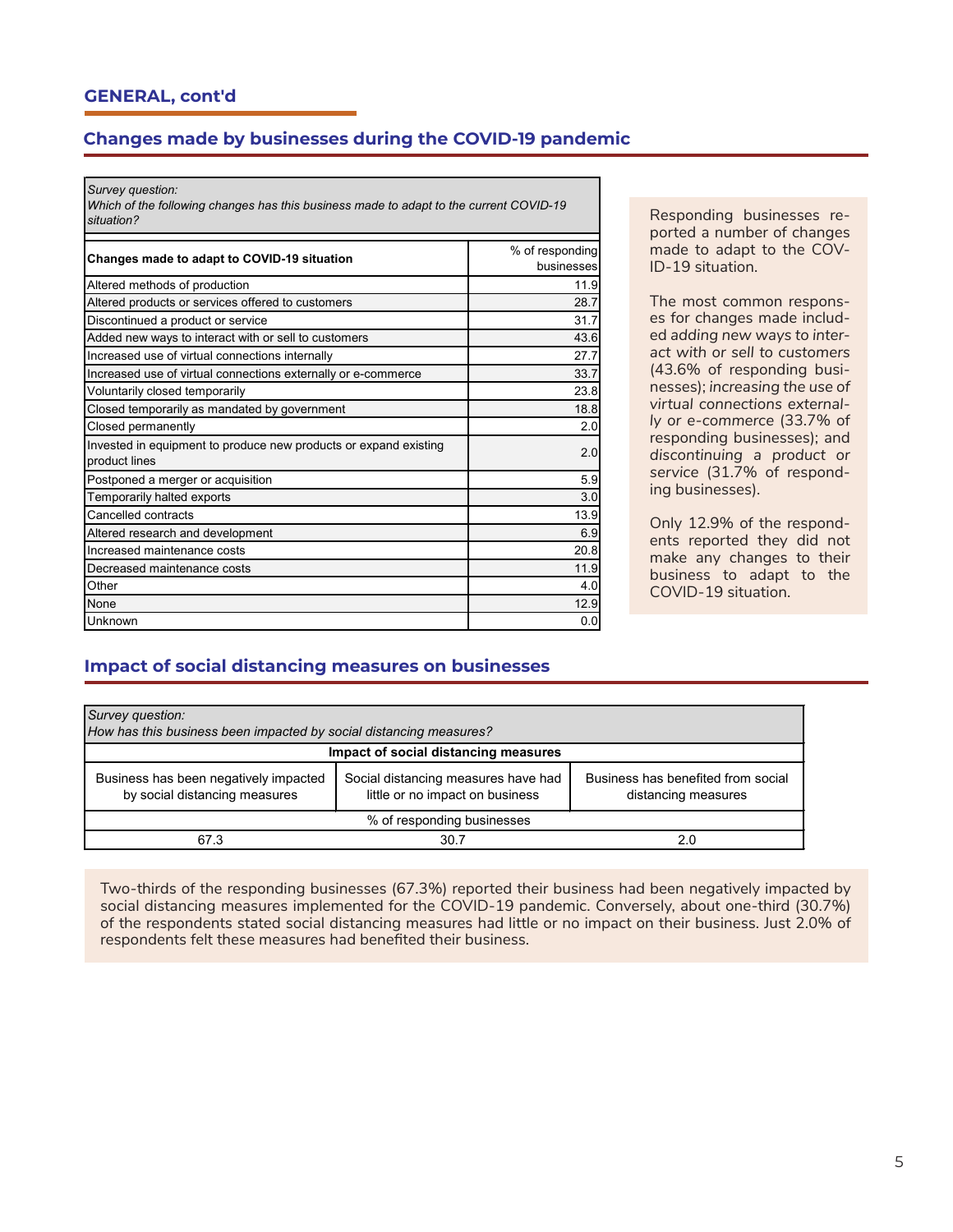# **GENERAL, cont'd**

# **Business practices tested or used while social distancing measures were in place**

| distancing?                                                                      | Survey question:<br>Since March 15th, 2020, which of the following business practices has this business been able to test or introduce as a result of social |             |            |                            |                                           |          |                             |      |  |  |
|----------------------------------------------------------------------------------|--------------------------------------------------------------------------------------------------------------------------------------------------------------|-------------|------------|----------------------------|-------------------------------------------|----------|-----------------------------|------|--|--|
| Business practices tested or used while social distancing measures were in place |                                                                                                                                                              |             |            |                            |                                           |          |                             |      |  |  |
| Working from<br>home                                                             | Maintaining business<br>connections virtually                                                                                                                | Time sheets | E-commerce | or products                | New services Staff reporting<br>structure | Training | Research and<br>development | None |  |  |
|                                                                                  |                                                                                                                                                              |             |            | % of responding businesses |                                           |          |                             |      |  |  |
| 38.6                                                                             | 35.6                                                                                                                                                         | 8.9         | 9.9        | 9.9                        | 9.9                                       | 6.9      | 7.9                         | 43.6 |  |  |

While 43.6% of the responding businesses reported not testing or introducing any new business practices as a result of COVID-19, *working from home* (38.6% of responding businesses) was the most common response for the respondents that did, which was followed closely by *maintaining business connections virtually*  (35.6% of responding businesses).

#### **Length of time businesses expect being able to remain fully or partially operational while social distancing measures are in place**

|                                                                                                            | Survey question:<br>How long could this business remain fully or partially operational while social distancing measures are in place? |        |                                                             |                                      |                                      |                                      |                        |                                                                                                                                        |         |  |  |
|------------------------------------------------------------------------------------------------------------|---------------------------------------------------------------------------------------------------------------------------------------|--------|-------------------------------------------------------------|--------------------------------------|--------------------------------------|--------------------------------------|------------------------|----------------------------------------------------------------------------------------------------------------------------------------|---------|--|--|
| Length of time able to remain fully or partially operational while social distancing measures are in place |                                                                                                                                       |        |                                                             |                                      |                                      |                                      |                        |                                                                                                                                        |         |  |  |
| Less than<br>1 week                                                                                        | week to<br>less than 1<br>month                                                                                                       | months | 1 month to 2 months to<br>less than 2 less than 3<br>months | 3 months to<br>less than 4<br>months | 4 months to<br>less than 5<br>months | 5 months to<br>less than 6<br>months | 6<br>months<br>or more | Business cannot remain fully<br>or partially operational for any<br>period of time while social<br>distancing measures are in<br>place | Unknown |  |  |
|                                                                                                            | % of responding businesses                                                                                                            |        |                                                             |                                      |                                      |                                      |                        |                                                                                                                                        |         |  |  |
| 1.0                                                                                                        | 2.0                                                                                                                                   | 8.9    | 7.9                                                         | 4.0                                  | 0.0                                  | 3.0                                  | 37.6                   | 19.8                                                                                                                                   | 15.8    |  |  |

Businesses were asked how long they could remain fully or partially operational while social distancing was in place. About 1 in 5 respondents (19.8%) stated their *business cannot remain fully or partially operational for any period of time while social distancing measures are in place.* Conversely, more than one-third of the respondents (37.6%) reported their business could remain fully or partially operational for 6 months or more, while 15.8% of the respondents were not able to answer this question.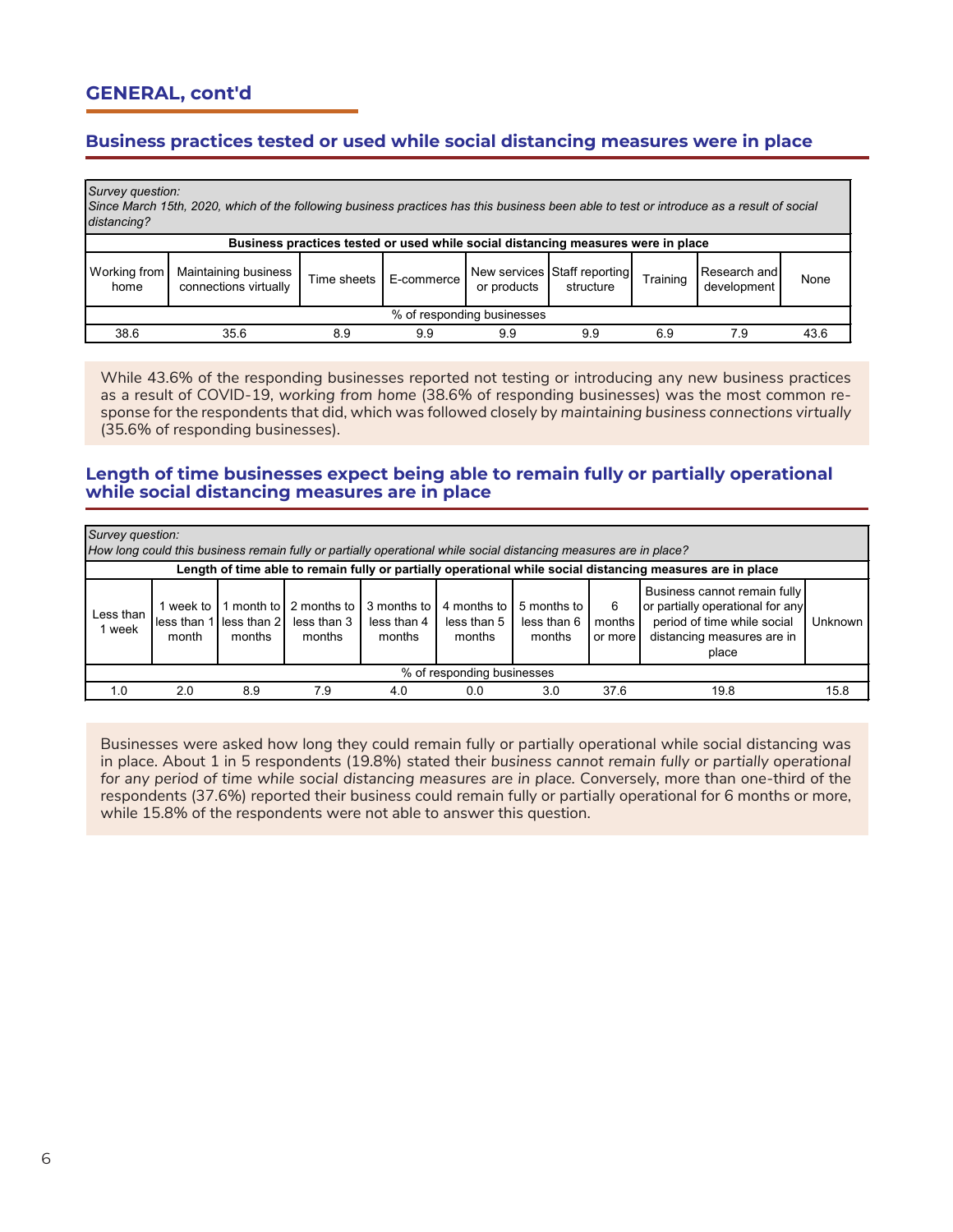# **INFORMATION**

# **Extent of various sources businesses relied on for updates on COVID-19**

| Survey question:                                                                                    | Extent source is relied on for updates |      |        |      |         |  |
|-----------------------------------------------------------------------------------------------------|----------------------------------------|------|--------|------|---------|--|
| To what extent does this business rely on each of the following sources<br>for updates on COVID-19? | Not at all                             | Low  | Medium | High | Unknown |  |
|                                                                                                     | % of responding businesses             |      |        |      |         |  |
| <b>I</b> Government of Canada website                                                               | 9.9                                    | 14.9 | 14.9   | 58.4 | 2.0     |  |
| Other websites                                                                                      | 10.9                                   | 13.9 | 19.8   | 49.5 | 5.9     |  |
| Business or industry associations                                                                   | 14.9                                   | 9.9  | 31.7   | 39.6 | 4.0     |  |
| Social media                                                                                        | 24.8                                   | 27.7 | 18.8   | 26.7 | 2.0     |  |
| <b>Print media</b>                                                                                  | 37.6                                   | 29.7 | 12.9   | 13.9 | 5.9     |  |
| Radio sources                                                                                       | 22.8                                   | 21.8 | 23.8   | 27.7 | 4.0     |  |
| Television sources                                                                                  | 27.7                                   | 14.9 | 20.8   | 32.7 | 4.0     |  |
| Other sources                                                                                       | 62.4                                   | 10.9 | 5.0    | 6.9  | 14.9    |  |

The *Government of Canada website* was the most relied upon source for COVID-19 updates with 58.4% of the responding businesses reporting reliance on this source. "*Other websites"* were also highly relied upon by about half of the respondents (49.5%). *Print media* was the least relied upon source for updates on COVID-19 with two-thirds of respondents reporting they had either not used *print media* at all (37.6% of respondents) or relied on *print media* to a low degree (29.7% of respondents).

#### **Length of time businesses require before being able to return to normal operations once social distancing measures are removed**

*Survey question:*

*Once social distancing measures are removed, how long would this business require to be able to re-open or return to normal operations?*

| Length of time             |                                     |                                     |                                      |                                      |                                      |                                      |                     |                                                                       |         |
|----------------------------|-------------------------------------|-------------------------------------|--------------------------------------|--------------------------------------|--------------------------------------|--------------------------------------|---------------------|-----------------------------------------------------------------------|---------|
| Less than<br>one week      | One week to<br>less than 1<br>month | l month to<br>less than 2<br>months | 2 months to<br>less than 3<br>months | 3 months to<br>less than 4<br>months | 4 months to<br>less than 5<br>months | 5 months to<br>less than 6<br>months | 6 months or<br>more | <b>Business</b><br>cannot<br>recover and<br>has closed<br>permanently | Unknown |
| % of responding businesses |                                     |                                     |                                      |                                      |                                      |                                      |                     |                                                                       |         |
| 51.5                       | 17.8                                | 7.9                                 | 4.0                                  | 1.0                                  | 1.0                                  | 1.0                                  | 6.9                 | 0.0                                                                   | 8.9     |

Responding businesses were generally optimistic when asked how long their business would require to reopen or return to normal business operations. Seven of 10 respondents felt they could re-open or return to normal operations within one month — more than half of the respondents (51.5%) stated that it would take less than 1 week and a further 17.8% reported that it would take between 1 week and 1 month. However, 6.9% of the respondents stated that they would require 6 months or more to re-open or return to normal operations.